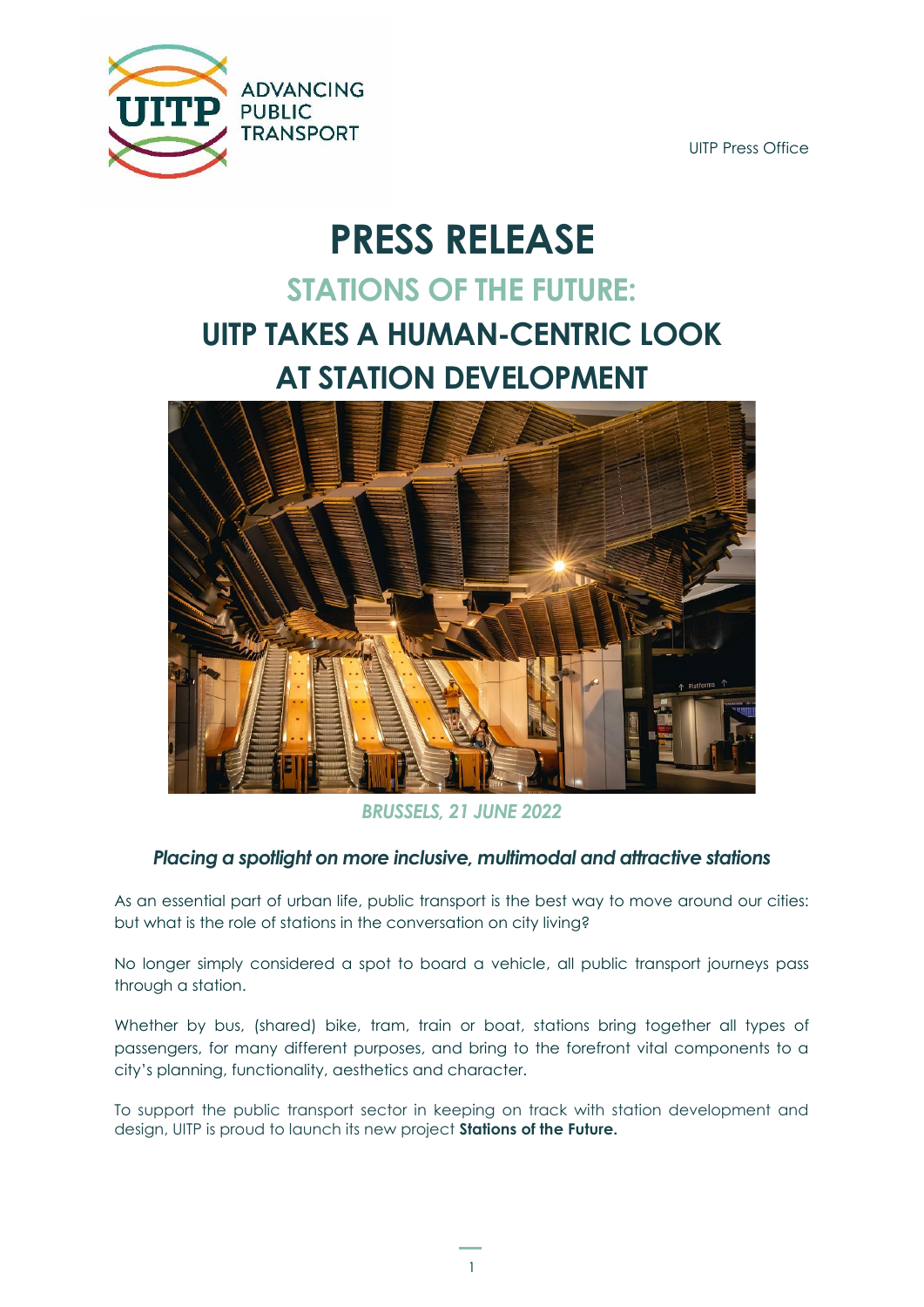#### *Stations of the Future helps making stations future proof*

The project will investigate how stations are changing and can be designed or adapted to best foster their central place in our cities.

UITP is conducting the research in cooperation with the Major Projects team of KONE, a global leader in the elevator and escalator industry. KONE Major Projects is a team of experts focusing on demanding, large-scale projects, such as in the infrastructure segment.

A joint study will focus on how to make stations future-proof: from connecting modes, people, and places, to facilitating commercial and social activity, stations are complex and vibrant places.

*"Stations are vital places to attract more users towards public transport – they quite literally can be the starting point to more sustainable mobility. With Stations of the Future, UITP and KONE will provide important recommendations how stations can get ready for the future on multiple aspects such as accessibility, sustainability and urban planning and design, and why it is important to pay special attention to its design and governance."*  **Daria Kuzmina, Rail Manager, Knowledge and Innovation at UITP**

The project will look at how stations should change and evolve in the short and mid-term future, and how design and development can play a key role in making public transport more resilient in terms of sustainability, safety, efficiency and accessibility.

UITP and KONE will provide guidelines on how the sector should conceive a Station of the Future in different contexts and city dimensions and at worldwide level.

#### *From the passenger to the planning: looking at stations from all angles*

How do passengers experience stations, and how can their journeys be made more attractive, accessible and safe?

The project will report on how PTAs and PTOs should and would consider stations, taking into account aspects such as integration of transport modes, people movement and guidance, energy and asset management, or resilience against climate change.

*"Improving the flow of urban life is our mission at KONE, and safe, efficient and accessible public transport stations are crucial elements of the smart and sustainable cities the world needs. We believe close collaboration between all stakeholders is the only way to improve the increasingly complex ecosystems public transport networks are becoming. Partnering with UITP for this project aims to identify the latest trends and surface the needs of PTOs and PTAs to develop even further their operations and services."* 

#### **Cãlin Hera, Global Business Development Manager, Major Projects, KONE**

UITP and KONE are looking for Ambassadors to participate in the project's Working Group. The group is open for those who want to contribute with their knowledge and expertise on station design and development. Interested? Please contact **[daria.kuzmina@uitp.org.](mailto:daria.kuzmina@uitp.org)**